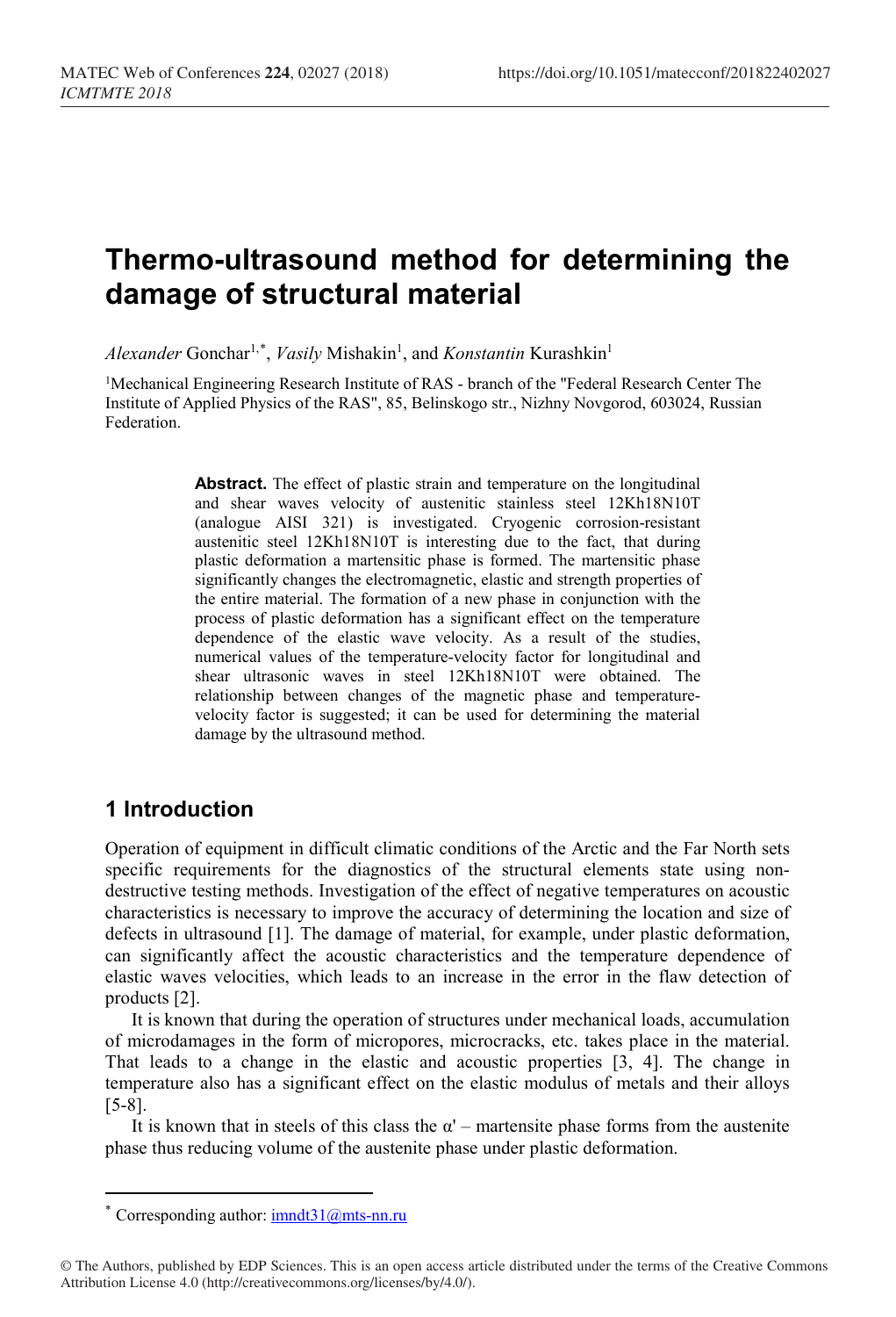The difference in the elastic modulus of martensite from the austenite modulus leads to a change in the elastic and acoustic characteristics of the entire material. The influence of structural changes occurring during plastic deformation and temperature on the elastic characteristics of the material is of great interest in scientific and applied terms.

To solve the problem of early diagnosis of the state of the material, the ultrasonic method is widely used. It is generally accepted that the temperature-velocity factor -the dependence of the elastic wave velocity on temperature for a particular material is a constant. In this paper, it is shown that the temperature-velocity factor for stainless steel 12Kh18N10T essentially depends on the plastic deformation.

The purpose of this work is to investigate the dependence of the ultrasonic waves velocity in structural steel 12Kh18N10T on the temperature at plastic deformation and to develop a method for determining the material damage.

#### **2 Experimental technique**

The material investigated was cryogenic austenitic stainless steel 12Kh18N10T (analogue of AISI 321). The chemical composition is (mass%): C 0.02, Si 0.43, Mn 0.74, Cr 17.76, Ni 9.16, Ti 0.32, S 0.002, P 0.033, Cu 0.23.

Uniaxial tension was performed with a deformation rate of  $\acute{\epsilon} = 10^{-4} \text{ s}^{-1}$  at room temperature. The specimen for tensile test was 100 mm in gage length, 20 mm in gage width and 6 mm gage thickness.

The tests were carried out on an electromechanical universal tearing machine -Tinius Olsen H100KU. The stretching was carried out in stages, ultrasonic and eddy current studies were carried out before the tests and after each stage. The deformation was carried out prior to neck formation.

To measure the time of propagation of longitudinal and shear elastic waves, we used the echo-pulse method, utilizing broadband acoustic transducers V156-RM (shear wave) and V110-RM (longitudinal wave) made by Olympus. The central frequency of the piezoelectric transducers was about 5 MHz, their diameter was 6 mm. Longitudinal and shear waves propagate along the Z axis (Fig. 1a). The error in measurement of the wave propagation time was 2-3 ns.



**Fig. 1.** a – schematic diagram of acoustic measurements; b - amplitude-time diagram of the ultrasonic impulse.

The sample with the sensor was placed in a cold chamber in which they were cooled at a rate of 10 K/h. During the process of cooling amplitude-time diagrams were recorded. The propagation time of ultrasonic pulses *Δ*t on the amplitude-time diagram was determined between the first and third reflected pulses (Fig. 1b). The elastic waves velocity was calculated by the formula  $V = 4h / \Delta t$ , where  $h = h_0 (I - \alpha \Delta T)$ ,  $h_0$  is the thickness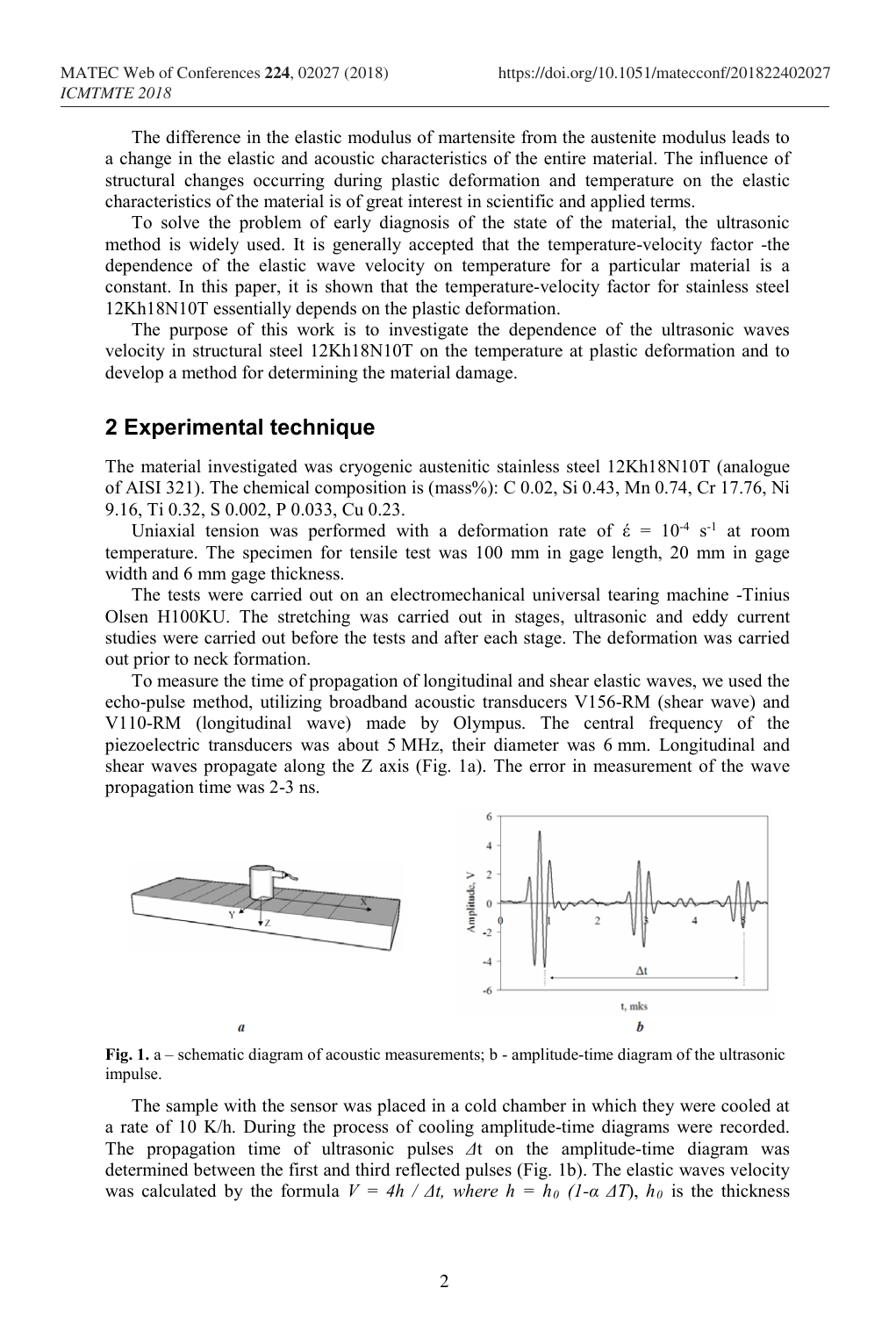measured at  $T_0 = 293$  K (20°C), *α* is the thermal linear expansion coefficient *α* = 16.1 × 10  ${}^{\circ}K^{-1}$ ,  $\Delta T = T_0 - T$ , *T* - current measurement temperature.

The multifunctional eddy current instrument IMP-2M made was used to determine the volume fraction of the magnetic  $\alpha'$  – martensite phase  $\Phi$  in materials. The relative error in determining *Ф* did not exceed 5%.

## **3 Results and discussion**

The temperature dependences of the longitudinal  $V<sub>z</sub>$  and shear  $V<sub>y</sub>$  elastic waves velocities in the temperature range -55 °C <T <65 °C are close to linear, Fig. 2.



**Fig. 2.** Dependence of the ultrasonic wave velocity on the temperature for different plastic strain. (a longitudinal wave, b - shear wave).

The slopes and the free term of the curves depend on the plastic strain. The dependence of the ultrasonic velocity on the temperature can be represented as:

$$
V_{z,y}(\varepsilon) = k_{z,y}(\varepsilon)T + b_{z,y}(\varepsilon)
$$
\n(1)

where  $k_{z,y}$  is the temperature-velocity factor of the longitudinal and shear waves, respectively,  $k_{z,y} = (V_{z,y} - V_{z,y})/(T-T_0)$ , where  $V_{z,y}$  is the longitudinal and shear waves velocity at temperature *T*, respectively;  $V^0$ <sub>z</sub>, *y* is the longitudinal and shear waves velocity at temperature  $T_0$ , respectively, and  $b_{z}$ , is the free term, determines the velocity at  $T = 0$  °C. With plastic deformation up to  $\varepsilon=32\%$ , the longitudinal wave velocity decreases monotonically, Fig. 3a. The change in the longitudinal wave velocity at room temperature of the 20°C was 0.7%. At a plastic strain  $ε = 51%$ , the longitudinal waves velocity increased slightly. This can be explained by an intensive texture changes in the late stages of deformation. The relationship between the longitudinal wave velocity  $V<sub>z</sub>$  and deformation  $\varepsilon$ , with deformation up to  $\varepsilon = 32\%$ , can be described by the second-degree polynomial:

$$
V_z = k_1 \varepsilon^2 + k_2 \varepsilon + k_3 \tag{2}
$$

where *k1=*0.04 m/s*, k2*=-2.45 m/s*, k3=*5810 m/s.

With plastic deformation up to  $\varepsilon$ =32%, the shear wave velocity decreases linearly, Fig. 3b. With plastic strain  $\varepsilon = 32\%$ , the speed decreased by 3.7%. At a plastic strain  $\varepsilon =$ 52%, the rate decreased to 4.6% relative to the initial value. Thus, it can be concluded that the shear waves polarized across the extension axis are more sensitive to deformations than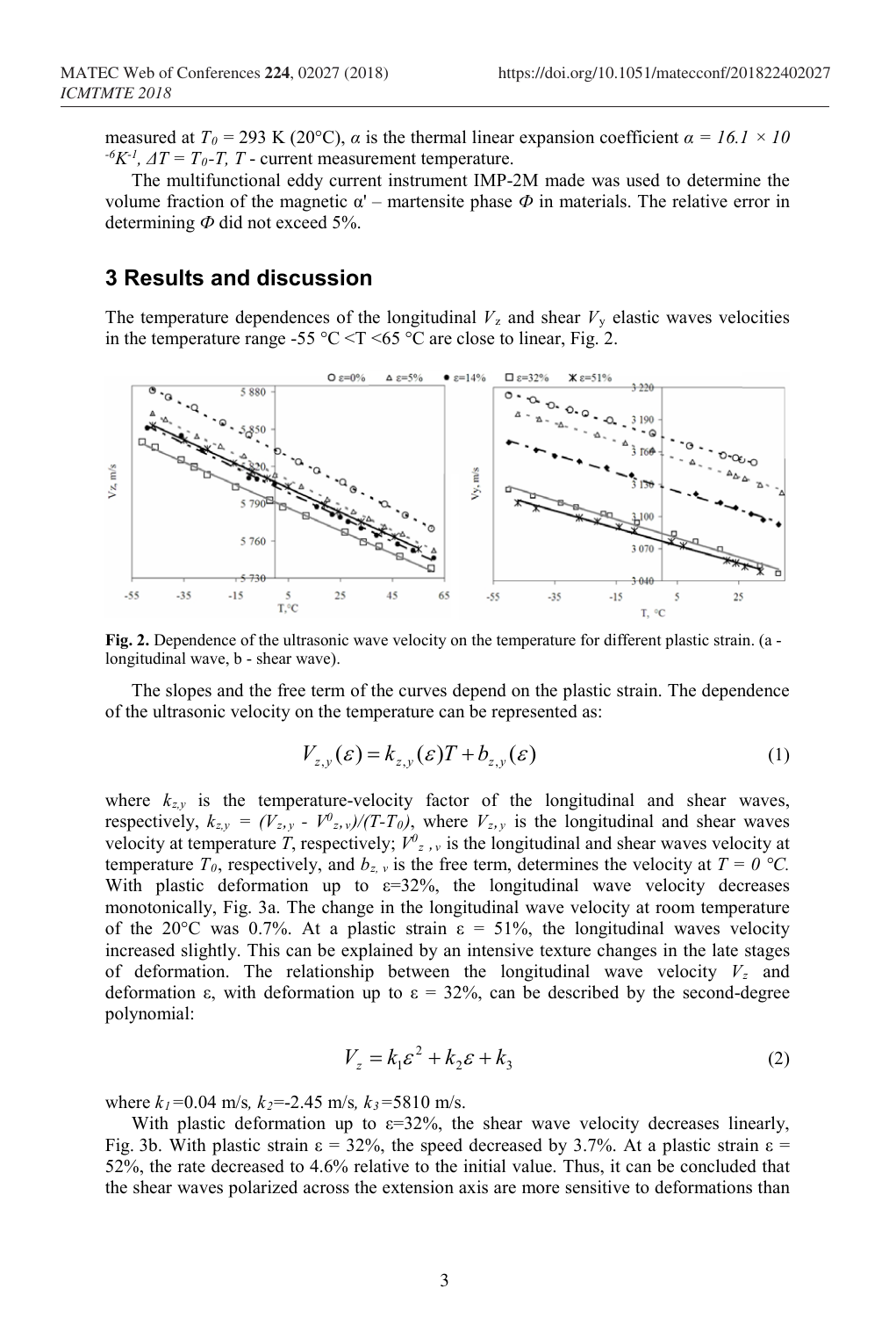the longitudinal ones. The relationship between the shear wave velocity  $V_y$  and plastic strain, with deformation up to  $\varepsilon = 32\%$ , is approximately: polynomial:

$$
V_y = k_4 \varepsilon + k_5 \tag{3}
$$

where  $k_4$ =-3.64 m/s,  $k_5$ =3170 m/s.



**Fig. 3.** Dependence of the ultrasonic wave velocity at 20 °C on the plastic strain (a- longitudinal wave; b - shear wave).

The temperature-velocity factors of longitudinal  $K_z$  and shear  $K_y$  wave is a structurally sensitive characteristic of the material. It is reflecting changes in the microstructure during plastic deformation, Fig. 4.



**Fig. 4.** Dependence of the temperature-velocity factors on the plastic strain (a - longitudinal wave; b shear wave).

The temperature-velocity factors of longitudinal waves decreases by an absolute value by 12%, for shear waves increases by 7% during the deformation. The relationship between the temperature-velocity factors and plastic strain for longitudinal waves is linear, while for shear waves it is quadratic:

$$
k_z = k_6 \varepsilon + k_7 \tag{4}
$$

$$
k_y = k_8 \varepsilon^2 + k_9 \varepsilon + k_{10}
$$
 (5)

where  $k_6 = 4 \times 10^{-3}$  m/(s×K),  $k_7 = -1.05$  m/(s×K),  $k_8 = 6 \times 10^{-5}$  m/(s×K),  $k_9 = -3.6 \times 10^{-3}$  m/(s×K),  $k_{10}$ =-0.82 m/(s×K).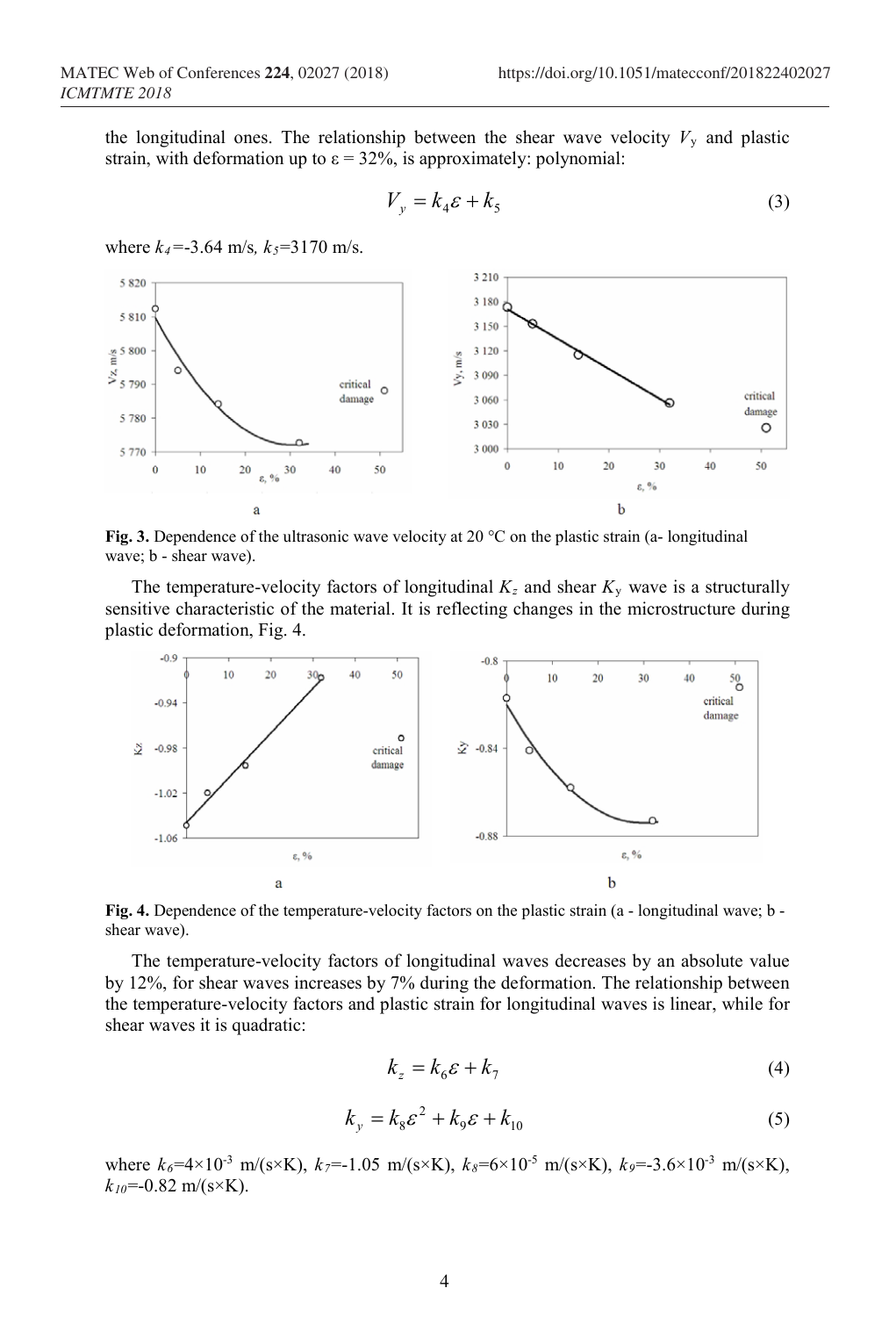It is known that a new phase of  $\alpha$  '- martensite is formed under plastic deformation metastable austenitic steel [9, 10]. The volume of the  $\alpha$  '- martensite phase increases during plastic deformation, Fig. 5.



**Fig. 5.** Dependence of the volume percent martensite on the plastic strain.

The evolution of the microstructure in the form of the growth of a new phase significantly changes the strength characteristics of the material. Precipitation of hard strengthening martensite particles leads to an increase in the strain in the microvolumes of a soft phase (austenite) and to a sharp increase in the energy density of plastic deformation, which causes rapid formation of microdefects [11].

In this sense, the amount of α-martensite phase formed can be considered the degree of degradation. Thus, the material damage ψ can be represented as a relative change in the martensite phase:

$$
\psi = \Phi / \Phi^* \tag{6}
$$

where  $\Phi$  – the current value of the precipitated phase of martensite,  $\Phi^*$  – the critical value of the martensite phase at which the material is destroyed (*Φ\*=50%*). The obtained relations between the damage and the temperature-velocity factor of longitudinal  $K_z$  and shear  $K_y$  waves (Fig. 6) can be represented as follows:

$$
\psi = k_{11}k_z^2 + k_{12}k_z + k_{13} \tag{7}
$$

$$
\psi = k_{14} e^{k_{15}k_y} \tag{8}
$$

where  $k_{11}$ =33.9 ((s×K)/m)<sup>2</sup>,  $k_{12}$ =71 (s×K)/m,  $k_{13}$ =37.15,  $k_{14}$ =1.16×10<sup>-30</sup>,  $k_{15}$ =-77.9  $(s \times K)/m$ .



**Fig. 6.** Relation between the damage and temperature-velocity factor (a - longitudinal waves; b shear waves).